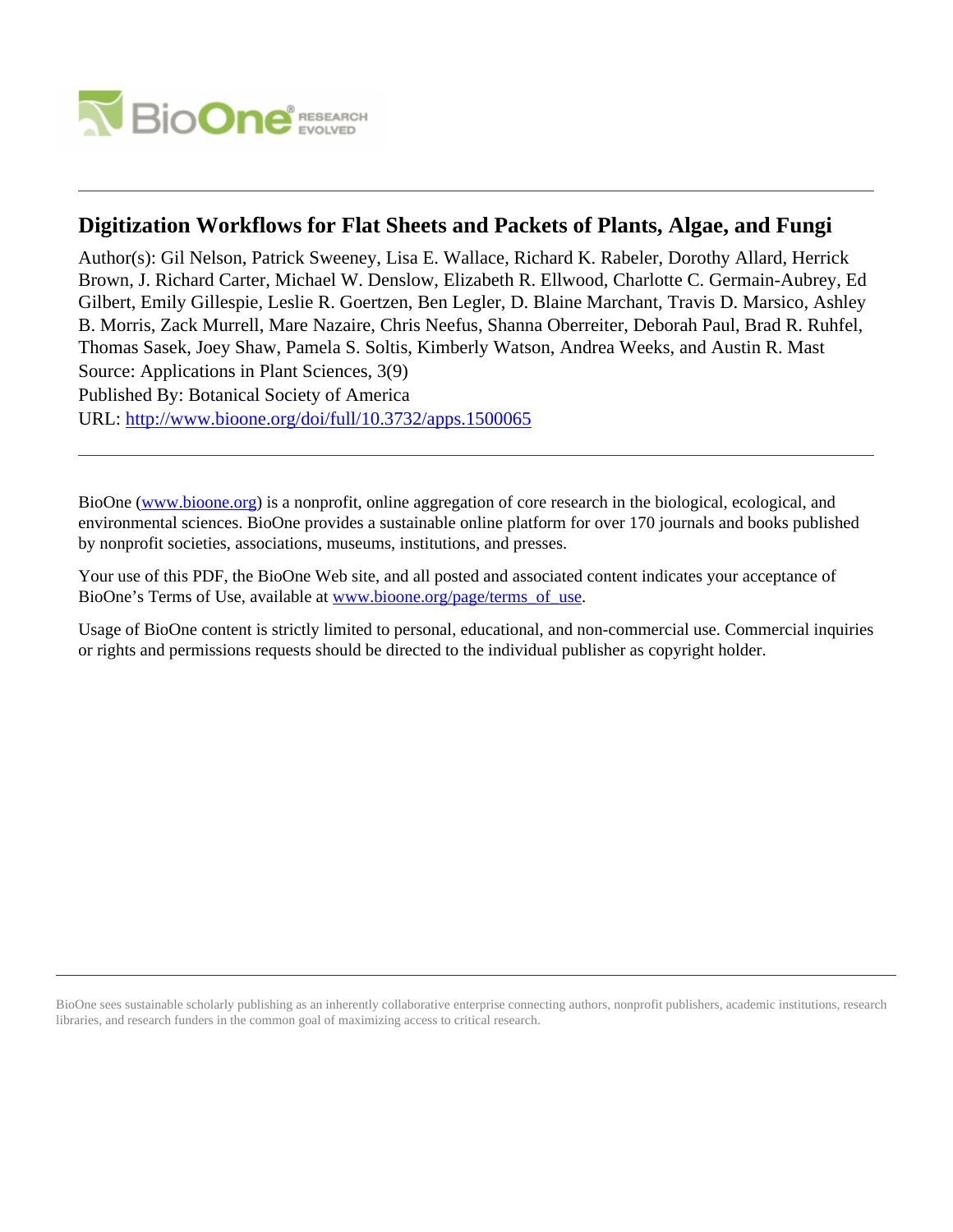

REVIEW ARTICLE

# **DIGITIZATION WORKFLOWS FOR FLAT SHEETS AND PACKETS OF PLANTS, ALGAE, AND FUNGI**<sup>1</sup>

GIL NELSON<sup>2,27</sup>, PATRICK SWEENEY<sup>3</sup>, LISA E. WALLACE<sup>4</sup>, RICHARD K. RABELER<sup>5</sup>, DOROTHY ALLARD<sup>6</sup>, HERRICK BROWN<sup>7</sup>, J. RICHARD CARTER<sup>8</sup>, MICHAEL W. DENSLOW<sup>9</sup>, ELIZABETH R. ELLWOOD<sup>10</sup>, CHARLOTTE C. GERMAIN-AUBREY<sup>11</sup>, ED GILBERT<sup>12</sup>, EMILY GILLESPIE<sup>13</sup>, LESLIE R. GOERTZEN<sup>14</sup>, BEN LEGLER<sup>15</sup>, D. BLAINE MARCHANT<sup>11,16</sup>, TRAVIS D. MARSICO<sup>17</sup>, ASHLEY B. MORRIS<sup>18</sup>, ZACK MURRELL<sup>9</sup>, MARE NAZAIRE<sup>19</sup>, CHRIS NEEFUS<sup>20</sup>, SHANNA OBERREITER<sup>21</sup>, DEBORAH PAUL<sup>2</sup>, BRAD R. RUHFEL<sup>22</sup>, THOMAS SASEK<sup>23</sup>, JOEY SHAW<sup>24</sup>, PAMELA S. SOLTIS<sup>11</sup>, KIMBERLY WATSON<sup>25</sup>, ANDREA WEEKS<sup>26</sup>, AND AUSTIN R. MAST<sup>10</sup>

<sup>2</sup>Integrated Digitized Biocollections (iDigBio), Florida State University, Tallahassee, Florida 32306-2100 USA; <sup>3</sup>Peabody Museum of Natural History, Yale University, New Haven, Connecticut, USA; 4 Department of Biological Sciences, Mississippi State University, Mississippi State, Mississippi, USA; <sup>5</sup>University of Michigan Herbarium–EEB, Ann Arbor, Michigan, USA; <sup>6</sup>Department of Plant Biology, University of Vermont, Burlington, Vermont, USA; <sup>7</sup>Department of Bi of South Carolina, Columbia, South Carolina, USA; <sup>8</sup>Biology Department, Valdosta State University, Valdosta, Georgia, USA;<br><sup>9</sup>Department of Biology, Appalachian State University, Boone, North Carolina, USA; <sup>10</sup>Department State University, Tallahassee, Florida, USA; <sup>11</sup> Florida Museum of Natural History, University of Florida, Gainesville, Florida, USA; 12 School of Life Sciences, Arizona State University, Tempe, Arizona, USA; 13 Department of Biological Sciences, Marshall University, Huntington, West Virginia, USA; <sup>14</sup>Department of Biological Sciences, Auburn University, Auburn, Alabama, USA; <sup>15</sup>Burke Museum, University of Washington, Seattle, Washington, USA; <sup>16</sup>Department of Biology, U Gainesville, Florida, USA; <sup>17</sup>Department of Biological Sciences, Arkansas State University, Jonesboro, Arkansas, USA; <sup>18</sup>Department of Biology, Middle Tennessee State University, Murfreesboro, Tennessee, USA; <sup>19</sup>Rancho Garden, Claremont, California, USA; 20 Department of Biological Sciences, University of New Hampshire, Durham, New Hampshire, USA; 21 University of North Carolina at Chapel Hill, Chapel Hill, North Carolina, USA; 22 Department of Biological Sciences, Eastern Kentucky University, Richmond, Kentucky, USA; <sup>23</sup>Department of Biology, University of Louisiana at Monroe, Monroe, Louisiana, USA; <sup>24</sup>Biological and Environmental Sciences, University of Tennessee, Chattanooga, Tennessee, USA; <sup>25</sup>William and Lynda Steere Herbarium, The New York Botanical Garden, Bronx, New York, USA; and <sup>26</sup> and the Ted R. Bradley Herbarium, George Mason University, Fairfax, Virginia, USA

Effective workflows are essential components in the digitization of biodiversity specimen collections. To date, no comprehensive, community-vetted workflows have been published for digitizing flat sheets and packets of plants, algae, and fungi, even though latest estimates suggest that only 33% of herbarium specimens have been digitally transcribed, 54% of herbaria use a specimen database, and 24% are imaging specimens. In 2012, iDigBio, the U.S. National Science Foundation's (NSF) coordinating center and national resource for the digitization of public, nonfederal U.S. collections, launched several working groups to address this deficiency. Here, we report the development of 14 workflow modules with 7–36 tasks each. These workflows represent the combined work of approximately 35 curators, directors, and collections managers representing more than 30 herbaria, including 15 NSF-supported plant-related Thematic Collections Networks and collaboratives. The workflows are provided for download as Portable Document Format (PDF) and Microsoft Word files. Customization of these workflows for specific institutional implementation is encouraged.

**Key words:** citizen science; digital imaging; digitization; herbarium; specimen database; workflow.

1 Manuscript received 8 June 2015; revision accepted 30 July 2015. The authors thank the herbarium digitization efforts with which the authors are associated (Box 2) and previous work of iDigBio's Flat Sheets and Packets Digitization Working Group. This material is based on work supported by the National Science Foundation under Cooperative Agreement no. EF-1115210. Any opinions, findings, and conclusions or recommendations expressed in this material are those of the authors and do not necessarily reflect the views of the National Science Foundation. <sup>27</sup> Author for correspondence: gnelson@bio.fsu.edu

doi:10.3732/apps.1500065

 The world's 3400 herbaria curate 350 million specimens of plants, algae, and fungi (Thiers, 2015) and represent a critical big-data resource for pressing questions related to the environment, human health, biosecurity, commerce, and the biological sciences (Beach et al., 2010). However, only a modest fraction of their specimen data are digitally available to the scientific community, educators, and policy-makers, and many herbaria have not yet begun digitization. For example, in a recent survey of U.S. herbaria, Barkworth and Murrell (2012) found that about one third of U.S. herbarium specimens had been databased

*Applications in Plant Sciences* 2015 3(9): 1500065; http://www.bioone.org/loi/apps © 2015 Nelson et al. Published by the Botanical Society of America. This work is licensed under a Creative Commons Attribution License (CC-BY-NC-SA).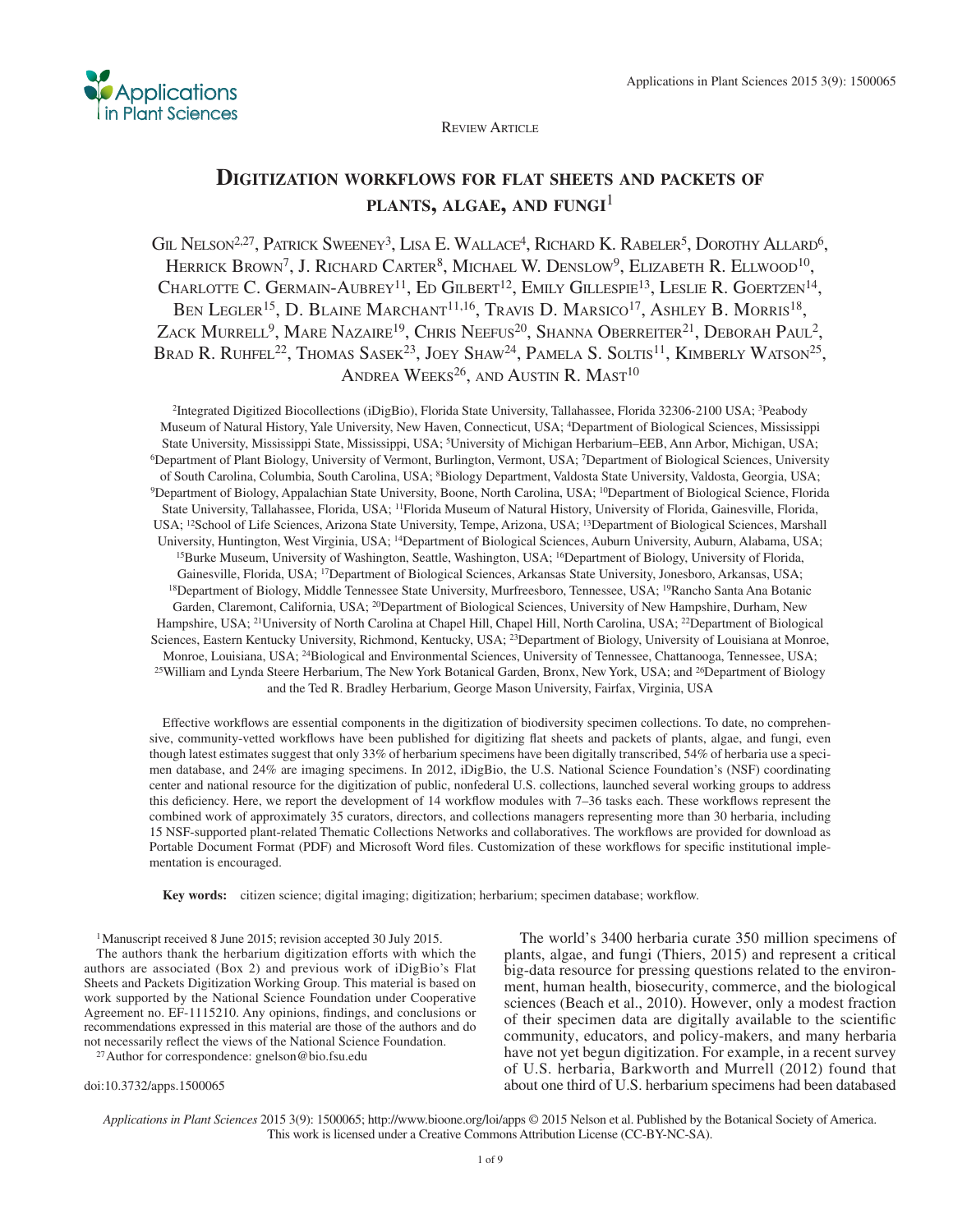(herein defined as having transcribed textual label data into a retrievable electronic format), half (46%) of the herbaria had yet to begin databasing their specimens, and just 24% of the herbaria had begun imaging specimens. With the support of strong national funding initiatives (e.g., the U.S. National Science Foundation's [NSF] Advancing Digitization of Biodiversity Collections program [ADBC] and Collections in Support of Biological Research) and national resources (e.g., iDigBio and the U.S. Geological Survey's Biodiversity Information Serving Our Nation [BISON]), the rate of digitization in the United States is expected to increase. This trend is likely to be true for other countries. One notable example is Australia, where 71% of the 7 million specimens have been databased to date (Thiele, 2014). In a more general survey of biodiversity research collections, Vollmar et al. (2010) found that funding, time, and staff limitations represented the top three challenges to digitization, but that issues that could be addressed by guidelines and suggestions ranked next. Here, we seek to reduce the impediment to herbarium digitization specifically digital imaging, databasing, and georeferencing—by introducing a set of how-to workflow modules that reflect our collective practical experience with digitization.

Workflows have been produced by most larger herbaria (e.g., as documented for New York Botanical Garden in Tulig et al. [2012] ), but few of these are available online, and smaller and resourcelimited collections are lagging in the creation of workflows. Furthermore, some promising developments (e.g., public engagement in digitization and high-throughput imaging enabled by conveyor systems) are sufficiently new that few protocols exist. The recent establishment of regional, national, and international networks of digitizing collections (e.g., ADBC's 15 current thematic collections networks [TCNs]) has necessitated broad community dialogue regarding workflows and aggregation of relevant documents (e.g., Consortium of Northeastern Herbaria, Global Biodiversity Information Facility [GBIF], and iDigBio). The workflow modules described here are a next step in the aggregation of workflows, representing a synthesis of workflows across relevant TCNs with good representation of small collections. The data resources housed in those small or otherwise resource-challenged collections are particularly valuable because they often contain records from areas or taxa that are underrepresented in larger collections ( Snow, 2005; Casas-Marce et al., 2012; A. Monfils, Central Michigan University, personal communication, 2015).

 Our goal is to provide herbarium staff and administrators with a foundation for starting new, and enhancing existing, digitization projects of flat sheets and packets, but many of the modules are transferable to other specimen types (e.g., pinned specimens, specimens in jars). The modularity of the collective workflows makes implementation more flexible (i.e., an institution can use a selection that meets its needs) and scalable (as resource availability ebbs and flows; Haston et al., 2012). The workflow modules could also form a starting point for community-agreed-upon best practices, which are lacking for some, but not all, of the modules. GBIF has published more than 10 best-practice documents in the past decade (e.g., Hauser et al., 2005 [for digital imaging]; and Chapman and Wieczorek, 2006 [for georeferencing]). The workflow modules presented here represent a balance between describing tasks in general terms—to ensure broad applicability—and providing specific successful solutions developed at individual institutions.

## MATERIALS AND METHODS

 We adopted a collaborative strategy to address this goal. The concept of developing collections digitization workflows was initiated during the Developing Robust Object-to-Image-to-Data Workflows Workshop (DROID) held at the University of Florida (Gainesville, Florida) in May 2012, which brought together approximately 30 participants representing a range of disciplines, including botany, paleontology, entomology, and vertebrate zoology. Leading up to, and overlapping with, DROID, staff from iDigBio visited 28 digitization programs in 10 institutions for the purpose of reviewing and assessing successful workflows across the collections community (Nelson et al., 2012). Findings from these visits provided a development framework for DROID and the several working groups that followed. It became clear that broad disparities in digitization starting points, institutional infrastructure, curatorial practices, and precise digitization tasks among and within these groups focused on different taxa make the development of a single, consensus object-to-digitized-content workflow impractical. The diagrams presented in Figs. 1 and 2 demonstrate alternative implementations of a digitizing workflow: a workflow in which data entry precedes image capture (Fig. 1) and the DROID planners' original concept of an object-to-image-to-data workflow (Fig. 2). These represent just two of several successful workflow organizations and underscore our rationale here for modularity. Several smaller working groups emerged during the workshop representing various preparation types. Each of these groups met regularly following DROID to flesh out preparation-specific modules. The DROID Flat Sheets and Packets Working Group (https://www.idigbio.org/wiki/index.php/ Developing\_Robust\_Object\_to\_Image\_to\_Data\_%28DROID1%29) was charged with developing orderly task lists for digitizing specimens of that type, including



Fig. 1. Example object-to-data-to-image workflow. This workflow captures data directly from labels on physical specimens. Images of specimens may or may not be captured. Barcodes are usually applied inline or as an iterative step through which dozens or hundreds of barcodes are affixed, immediately preceding data entry. Pre-digitization curation, including nomenclatural annotations and specimen organization, is usually important in this workflow. The need for specimen conservation may be discovered and remedied as physical specimens are passed to data entry technicians or following the specimen handling associated with imaging procedures.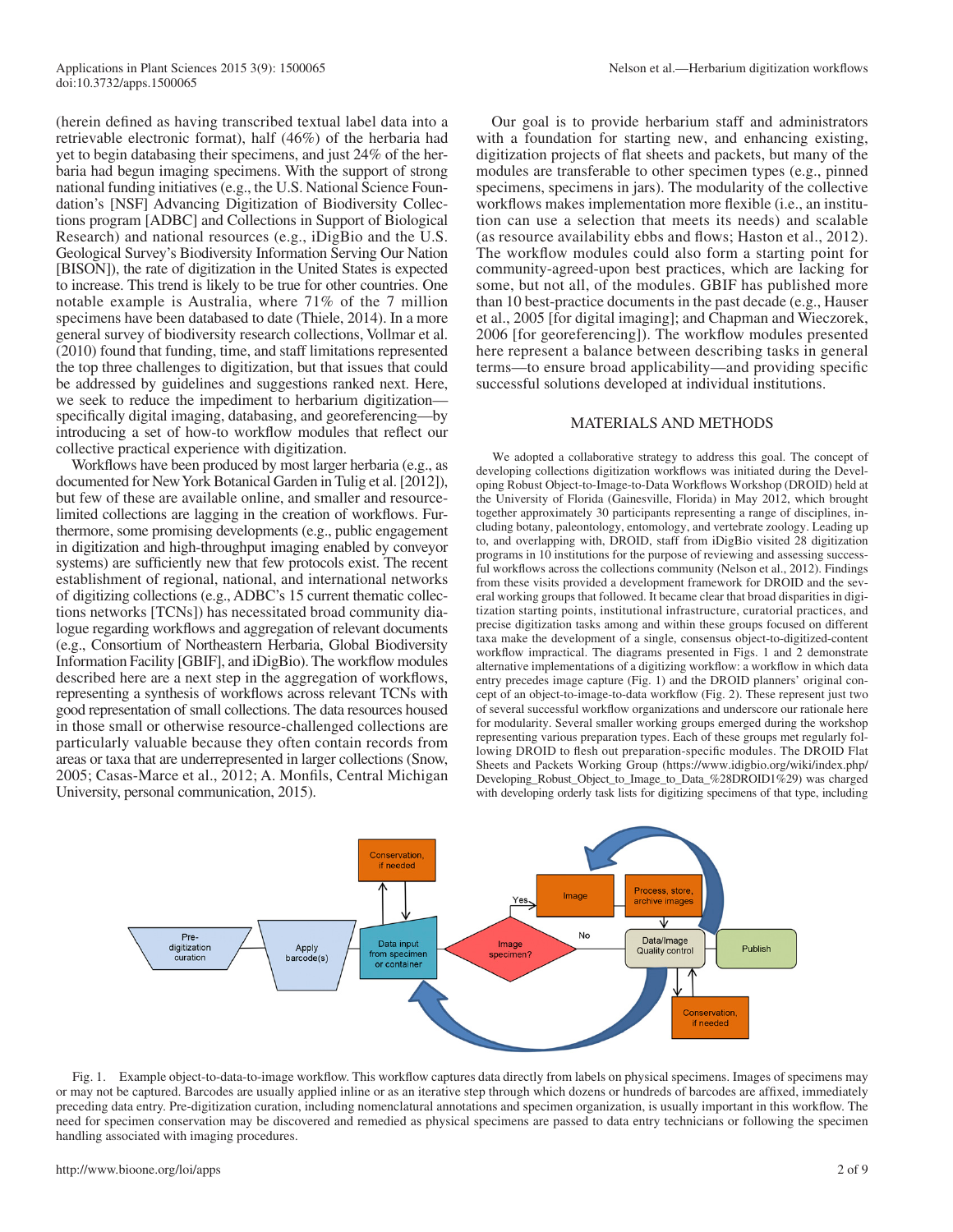

Fig. 2. Example object-to-image-to-data workflow. This workflow captures specimen images and uses these images as the basis for data capture. Barcodes are sometimes applied inline as the step immediately previous to imaging (shown optionally) and other times through an iterative process during which several dozen or several hundred barcodes are applied. Nomenclatural annotation during pre-digitization ensures synchronization of name-on-folder with name-on-specimen. The need for specimen conservation may be discovered and remedied before or after imaging.

those of plants, algae, and fungi. Initially, 11 working group members developed six modules (see Box 1) for tasks associated with these collections. Using a modular approach allowed the working group to accommodate the broad range of extant workflow implementations within the collections community and to assemble orderly, comprehensive task lists as foundations from which institutionally specific workflows could be created. Modules for flat sheets and packets from the DROID effort were published online (iDigBio, 2012).

 Due to the rapid increase in herbarium digitization projects in the past few years—raw data from the most recently available survey (U.S. Virtual Herbarium, 2015 ) suggests that about 80% of responding U.S. herbaria have now initiated digitization—and workflow innovations since 2012, iDigBio sponsored a January 2015 Herbarium Workflows Workshop at Valdosta State University (Valdosta, Georgia, USA) to update the modules in collaboration with 15 digitizing projects (Box 2). Workshop attendees, which included representatives of all current TCNs and other consortia currently digitizing flat sheets and/or packets, examined and updated the initial Flat Sheets and Packets modules and created eight new modules (Box 1), maintaining the modularity and format of the original DROID products.

## RESULTS

 The latest set of modules, along with a glossary of relevant terms, is provided for download as a Portable Document Format (PDF) and editable word processing files on GitHub (https://github .com/iDigBioWorkflows/FlatSheetsDigitizationWorkflows), as

PDF files at iDigBio (https://www.idigbio.org/content/workflowmodules-and-task-lists ); the modules are also available as supplementary data with this article. We produced 14 modules presented in 4-column tables with columns for Task ID, Task Description, Explanations and Comments, and Resources. Task Description consists of a brief description of the task to be accomplished. Explanations and Comments offer additional notes and variations to assist in implementation, and Resources refers to, or lists, resources commonly used by members of the Flat Sheets and Packets Working Group or the participants in the January 2015 workshop.

#### DISCUSSION

 The modules are best viewed as templates for customization presented in a reasonable, but not absolute, sequence and potentially including more tasks than a particular institution might choose to implement. Some of the workflow documents consist largely of unordered lists not dependent on sequence. We anticipate that order of execution and selection of tasks to implement will vary among herbaria based on facility configuration, personnel,

Box 1. Flat sheets and packets workflow modules.

| Module 1: Pre-digitization Curation <sup>1</sup>                                             |
|----------------------------------------------------------------------------------------------|
| Module 2: Selecting Components for an Imaging Station                                        |
| Module 3: Imaging Station Setup, Camera/Copy Stand <sup>1</sup>                              |
| Module 4: Imaging Station Setup, Light Box                                                   |
| Module 5: Imaging Station Setup, Scanner <sup>1</sup>                                        |
| Module 6: Imaging <sup>1</sup>                                                               |
| Module 7: Image Processing <sup>1</sup>                                                      |
| Module 8: Organizing and Implementing a Public Participation Imaging Blitz                   |
| Module 9: Image Archiving                                                                    |
| Module 10: Selecting a Database                                                              |
| Module 11: Data Capture <sup>1</sup>                                                         |
| Module 12: Organizing and Implementing a Public Participation Transcription Blitz            |
| Module 13: Georeferencing                                                                    |
| Module 14: Proactive Digitization                                                            |
| $\frac{1}{2}$ Modules initially completed by the DROID Flat Sheets and Packets Working Group |

1 Modules initially completed by the DROID Flat Sheets and Packets Working Group.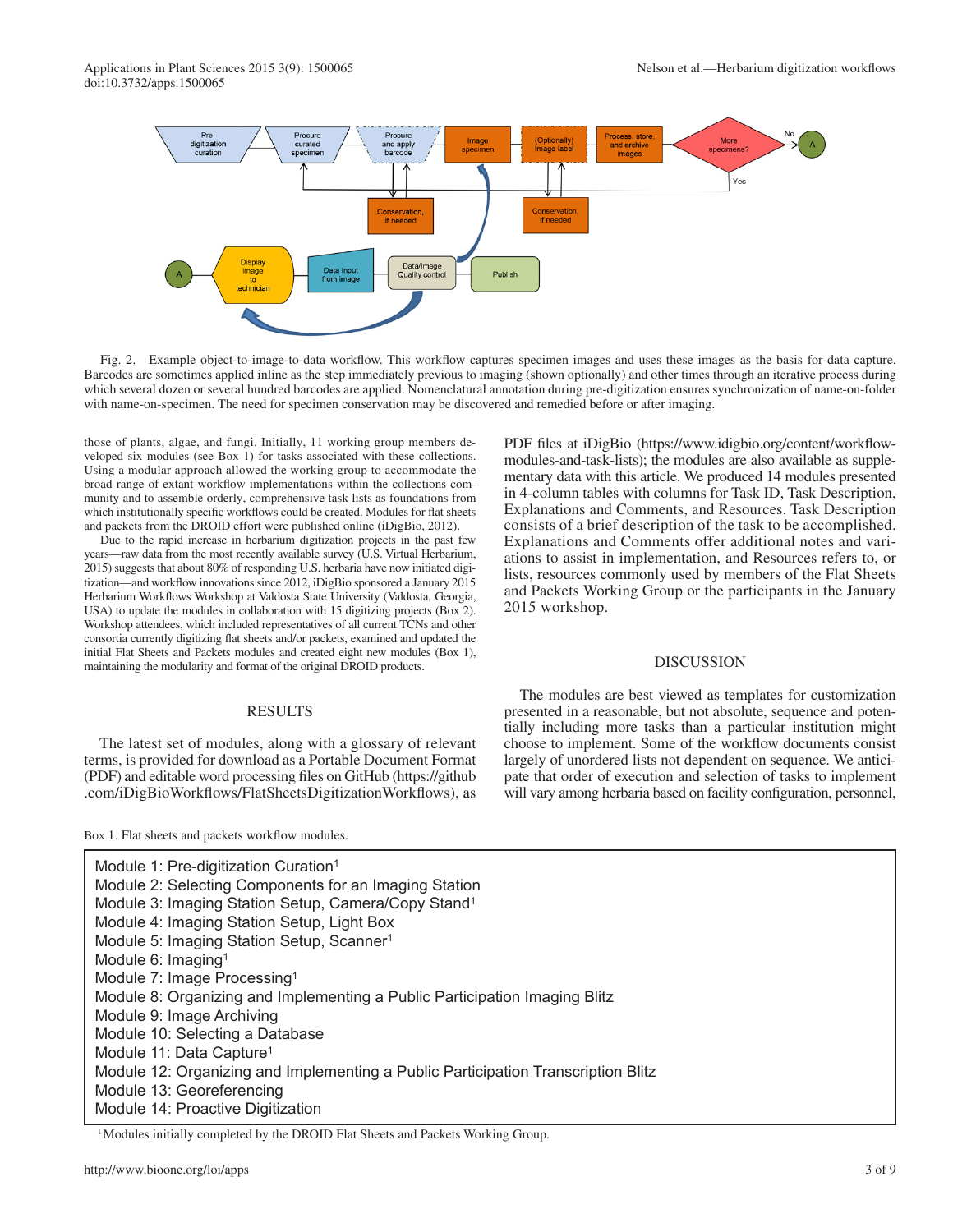Box 2. NSF-funded digitization initiatives participating in the January 2015 Herbarium Workflows Workshop at Valdosta State University (Valdosta, Georgia, USA).

| Plants, Herbivores, and Parasitoids: A Model System for the Study of Tri-Trophic Associations <sup>1</sup><br>North American Lichens and Bryophytes: Sensitive Indicators of Environmental Quality and Change <sup>1</sup><br>Mobilizing New England Vascular Plant Specimen Data to Track Environmental Change <sup>1</sup><br>The Macrofungi Collection Consortium: Unlocking a Biodiversity Resource for Understanding Biotic Interactions, |
|------------------------------------------------------------------------------------------------------------------------------------------------------------------------------------------------------------------------------------------------------------------------------------------------------------------------------------------------------------------------------------------------------------------------------------------------|
| Nutrient Cycling and Human Affairs <sup>1</sup>                                                                                                                                                                                                                                                                                                                                                                                                |
| The Macroalgal Herbarium Consortium: Accessing 150 Years of Specimen Data to Understand Changes in the<br>Marine/Aquatic Environment <sup>1</sup>                                                                                                                                                                                                                                                                                              |
| Documenting the Occurrence through Space and Time of Aquatic Non-indigenous Fish, Mollusks, Algae, and                                                                                                                                                                                                                                                                                                                                         |
| Plants Threatening North America's Great Lakes <sup>1</sup>                                                                                                                                                                                                                                                                                                                                                                                    |
| The Key to the Cabinets: Building and Sustaining a Research Database for a Global Biodiversity Hotspot (SERNEC) <sup>1</sup>                                                                                                                                                                                                                                                                                                                   |
| <b>SEINet: North American Virtual Flora Network</b>                                                                                                                                                                                                                                                                                                                                                                                            |
| Consortium of California Herbaria                                                                                                                                                                                                                                                                                                                                                                                                              |
| Consortium of Pacific Northwest Herbaria                                                                                                                                                                                                                                                                                                                                                                                                       |
| Magnolia grandiFLORA: The Digital Herbarium for Mississippi                                                                                                                                                                                                                                                                                                                                                                                    |
| CyberFlora Louisiana                                                                                                                                                                                                                                                                                                                                                                                                                           |
| The GA-VSC Herbaria Collaborative: Phase I of a Statewide Consortium                                                                                                                                                                                                                                                                                                                                                                           |
| Imaging the Tall Timbers Research Station's Biological Research Collections                                                                                                                                                                                                                                                                                                                                                                    |
| The Deep South Plant Specimen Imaging Project                                                                                                                                                                                                                                                                                                                                                                                                  |
|                                                                                                                                                                                                                                                                                                                                                                                                                                                |

<sup>1</sup>A Thematic Collection Network funded by NSF's Advancing Digitization of Biodiversity Collections Program.

equipment, institutional and research project goals, personal preferences of curators, etc., and that not all herbaria will implement every task or module. Although the presentation of task lists for most workflows presented here follows a linear format, some tasks or groups of tasks represent iterative processes that, in practice, might be repeated several to many times before progressing to a succeeding task. Instances in which a workflow document consists largely of an unordered task list are noted below.

 Institutions implementing customized versions of these workflows should critically consider which tasks to include. We consider tasks such as quality assurance and control, specimen conservation, assignment of globally unique identifiers (GUIDs), and the recording of at least a basic set of data per specimen (i.e., skeletal records) to be essential. Many other tasks are elective, depending on institutional parameters, policies, and research needs. We also recognize that the workflows a particular institution implements might vary considerably from the ones presented here. However, we encourage institutions to universally assess the fitness of their digital outputs for use in research, especially such common uses as species distribution modeling for climate change (e.g., Loarie et al., 2008; Johnson et al., 2011), evolutionary studies (e.g., Soltis et al., 2014), and taxonomy.

In several places in the workflow documents, we refer in the Resources column to digitization policy manuals or project management plans. Implied is the suggestion that the success of a digitization program and its attendant workflows is dependent upon the development of written policies or plans that identify the overall goals of digitization for an institution or herbarium as well as specific projects (including research) within that institution or program. These might include expected outcomes and standards for (1) data entry; (2) image acquisition, processing, management, and archiving; (3) the ruling authority for the assignment of taxonomic names; (4) the processing of annotations and determination histories; and (5) file naming conventions. When projects involve many participants (e.g., students, volunteers, general public), it is

essential to have available detailed written instructions for digitization practices and protocols. These may be developed using the outlines of the modules presented here. A discussion of each of the workflow modules follows.

*Pre-digitization curation (module 1)***—Pre-digitization cu**ration involves tasks that occur prior to databasing or imaging (Nelson et al., 2012) and are presented in the workflow document as an unordered list ([Appendix S1](http://www.bioone.org/doi/suppl/10.3732/apps.1500065/suppl_file/apps.1500065_s1.docx)). Digitization provides motivation for attending to important curatorial requirements, such as organizing specimens, applying annotation labels to synchronize the name on the folder with the name on the specimen, and examining specimens for required conservation attention. Synchronizing the name on the folder with the name on the specimen is especially important if the institution will database from images through distributed downstream data entry processes, such as through public participation activities, or where physical specimens become separated from their enclosing folder.

 The pre-digitization curation module is iterative and usually involves the processing and staging of numerous specimens to be moved at one time to cabinets or staging areas in proximity to data entry or imaging stations. Pre-digitization curation may also include the application of barcodes, assignment of GUIDs, and creation of a skeletal database record, if these are not completed during proactive digitization or in a later module. Occasionally, trained taxonomists provide determination services at this stage, although remote, postimaging determination is an important benefit of digitization and data exposure and may be part of an institution's overall digitization objectives. This stage does not ordinarily include the development of policies or management plans, tasks that we recommend precede implementation of a digitization program.

*Selecting components for an imaging station (module 2)* **—** Selecting an imaging station essentially means selecting and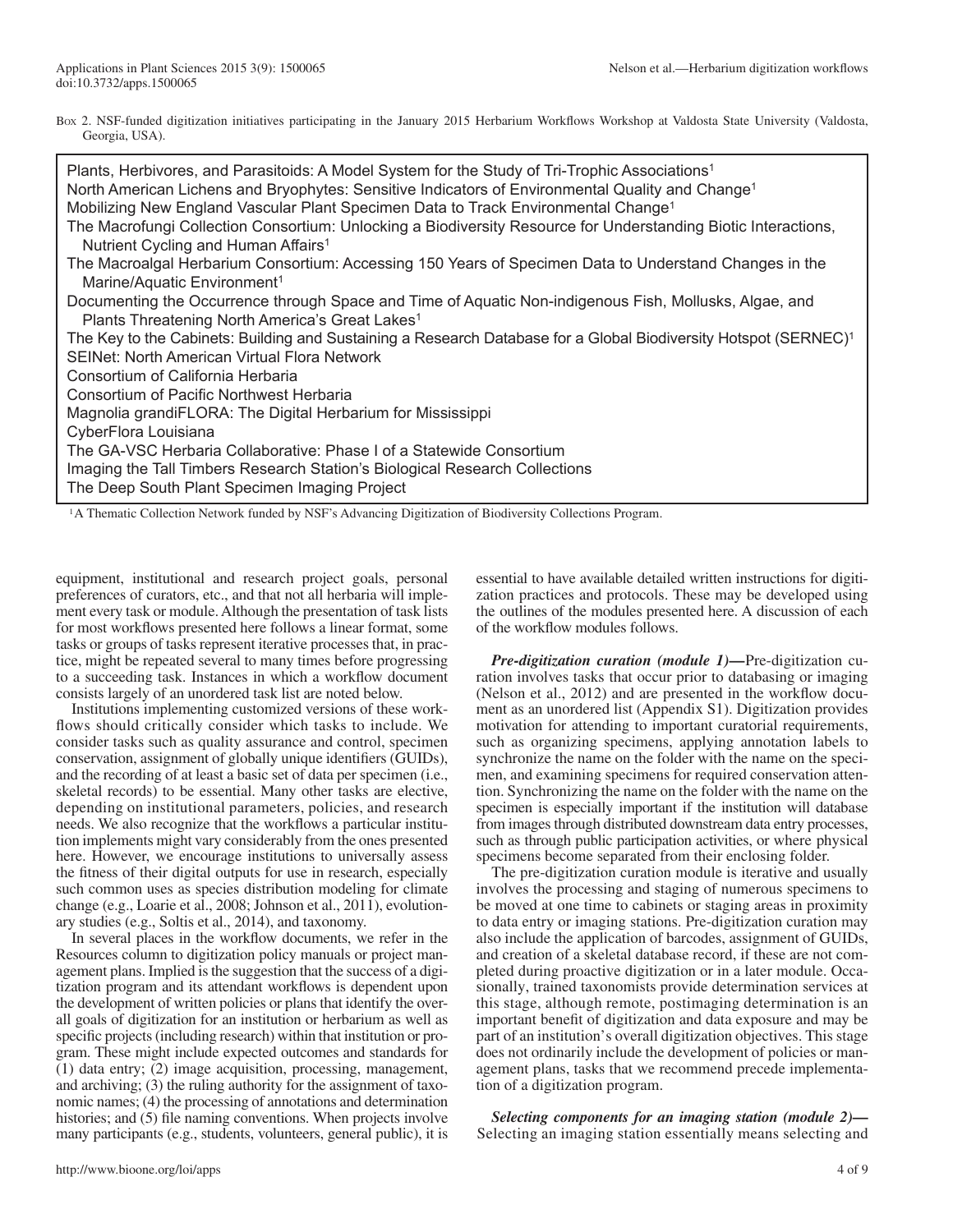combining components. Given the disparities among herbaria in available resources, physical space, types of materials to be digitized, and project goals, there is no single solution and few complete, preconfigured options. The workflow document includes an unordered list of considerations ([Appendix S2\)](http://www.bioone.org/doi/suppl/10.3732/apps.1500065/suppl_file/apps.1500065_s2.docx). In general, we recommend purchasing the highest-quality components that budget constraints allow, particularly for the camera/lens or scanner and the light source (see iDigBio, 2014 , for equipment suggestions).

 Cameras and lenses are especially important and often complicated to evaluate. For example, digital single-lens reflex (DSLR) cameras with full-frame sensors record greater amounts of image data than crop-frame cameras and usually provide better results for herbarium digitization, but they can be considerably more expensive and produce images that require greater storage capacity. Some institutions use relatively inexpensive crop-frame cameras with success. For institutions using an ORTech Photo e-Box Bio Photographic Lighting System (M. K. Digital Direct, Chula Vista, California, USA [\[ http://www.or-tech](http://www.or-tech.com/photo-e-box-bio.html) .com/photo-e-box-bio.html]), full-frame cameras should be fitted with a 50-mm lens for best results. This module provides a list of common considerations, components, and evaluative steps for selecting one component over another, including smaller stations with a single camera, lens, copy stand, light source, and computer. The stations discussed are intended for use indoors to digitize herbarium specimens and cannot be readily used in the field. Removing cameras from copy stands for field use is possible, but risks the introduction of foreign particles to the camera's sensor and may entail a lengthy process to reinstall and calibrate the camera upon return. For these reasons, we do not recommend dual use of digitization cameras.

*Imaging station setup (modules 3–5)—There are three widely* used imaging station alternatives for herbarium digitization: (1) copy stand with fluorescent lighting [\(Appendix S3\)](http://www.bioone.org/doi/suppl/10.3732/apps.1500065/suppl_file/apps.1500065_s3.docx), (2) light box with internal lighting ([Appendix S4](http://www.bioone.org/doi/suppl/10.3732/apps.1500065/suppl_file/apps.1500065_s4.docx)), and (3) inverted flatbed scanner ([Appendix S5](http://www.bioone.org/doi/suppl/10.3732/apps.1500065/suppl_file/apps.1500065_s5.docx)). We provide modules for each of these, all of which include ordered lists that guide users through station setup. The workflows begin with basic station assembly and conclude with preliminary image quality control steps and standards for adequate exposure, focus, and color balance. Camera settings are discussed briefly. Given the close association between alternatives 1 and 2, especially in relation to camera and copy stand setup, a thorough review of alternative 1 will be helpful in accomplishing alternative 2.

 Selection of an appropriate light source is essential for highquality image capture. Three practical image lighting setup options are available for specimen imaging: copy stand with light box; copy stand with fluorescent lights; and copy stand with strobe lights. We focus our workflows on the first two of these. Mechanical limitations of the light box and copy stand are discussed, with recommendations for modifications provided. The workflow emphasizes the Photo eBox, pioneered by the New York Botanical Garden (Tulig et al., 2012).

Inverted flatbed scanners have been widely used as a practical means of imaging specimens and have served as the primary imaging station for the Global Plants Initiative (GPI), an international collaborative project aimed at digitizing and making available plant type specimens. Inverted scanners are very easy to operate and can produce high-resolution images with consistent results. Some of the drawbacks include (1) slow scanning process (e.g., one scan may take 5–6 min); (2) only limited material can be scanned (flat herbarium specimens; bulky specimens are not recommended for scanning, as the scanner has a

limited focal range and the integrity of the specimen may be compromised [i.e., crushed] when raising the specimen up to the glass); and (3) with the completion of the GPI project, it is likely that the production of imaging stations with inverted flatbed scanners (HerbScans) will be discontinued. Regardless of the disadvantages, inverted flatbed scanners may be a practical solution for many herbaria with limited resources or a small number of specimens. The scanner workflow provides guidelines for setting up a fl atbed scanner station based on the scanning protocol in the *JSTOR Plants Handbook* . A few institutions have fabricated replicas of the HerbScan using the same or a similar model scanner, although inverting the device might void its warranty.

 Automated, high-throughput conveyor systems are quite common in the manufacturing and food processing industry. These systems and technologies have a role to play in the digitization of natural history specimens and can increase the efficiency of parts of the digitization workflow. Some domains within the natural history community are particularly well-positioned to incorporate these approaches and are borrowing technologies and concepts from the manufacturing industry to increase the efficiency of the specimen imaging step. Indeed, conveyor belt systems are being used to image herbarium specimens (e.g., Tegelberg et al., 2012, 2014; and with the New England Vascular Plants [NEVP] TCN [http://nevp.org/projsummary]), and robotic camera systems are being used to image trays of insects (Buffington et al., 2005; Blagoderov et al., 2010, 2012; Dietrich et al., 2012; Mantle et al., 2012; Schmidt et al., 2012).

 Although automated, high-throughput approaches have a role to play in the digitization of herbarium specimens, their use makes sense only within certain institutional, project, economic, and logistical contexts. For example, whether building a conveyor system from scratch (e.g., NEVP approach) or contracting with an outside entity (e.g., Pignal and Michiels, 2011 ; Digitarium [ [http://](http://digitarium.fi/en) digitarium.fi/en]) to implement a system, there is a significant monetary investment required to install such a system, to train the digitizing staff, and to maintain the system. Such investments only make economic sense when imaging hundreds of thousands of specimens, and a more traditional system (e.g., a light box setup) will be more economical at smaller scales. We do not attempt to provide generalized guidance for setting up and using a conveyor system, as the steps involved in assembling such systems vary depending on the particular system being implemented.

*Imaging and image processing (modules 6 and 7)—The im*aging workflow is an ordered set of steps through which a speci-men sheet is removed from an enclosing folder, imaged, returned to the original folder for refiling, and the resulting image examined for targeted quality. Given the extent of specimen handling required, specimen conservation practices are integral. Specimens should be checked for damage before and after imaging, whether using a copy stand or light box. Those with damage severe enough to detract from the quality or accuracy of the image should be routed for conservation prior to imaging. Less damaged specimens might be imaged before being repaired.

Barcodes should be affixed to sheets prior to recording an image, which might be during pre-digitization curation or in an early step within the imaging workflow, and should be unobstructed and clearly visible in the resulting image to ensure they can be easily and accurately scanned from the image by a barcode reader or read by an optical character recognition (OCR) application. Each image file should be associated with a database record. Although there are several methods for achieving this, many herbaria use the barcode value as the name of the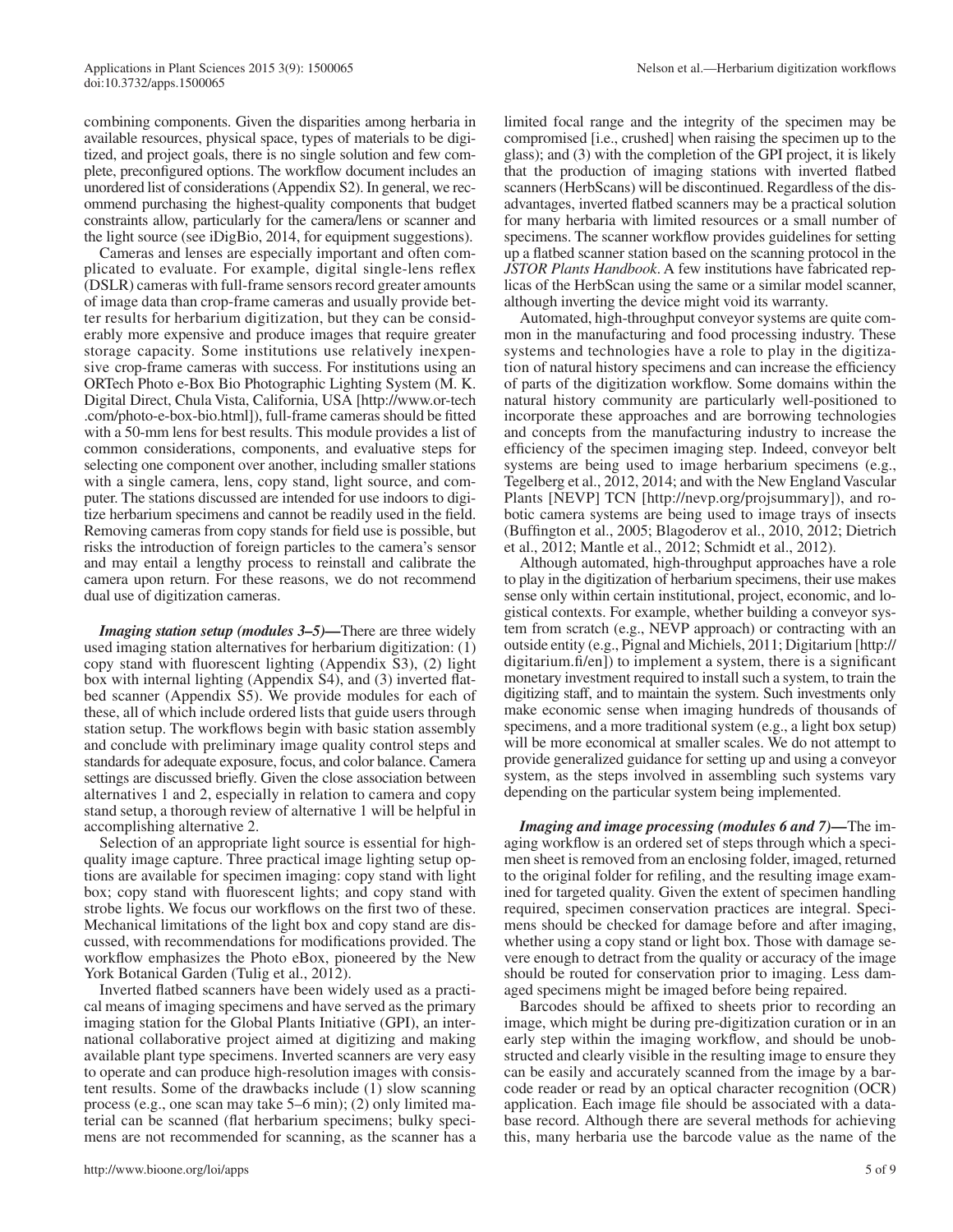image file and scan the embedded barcode value into the database (e.g., as the Darwin Core field catalog number) to serve as part of a skeletal record immediately after imaging. Other approaches are described in the workflow document ([Appendix S6\)](http://www.bioone.org/doi/suppl/10.3732/apps.1500065/suppl_file/apps.1500065_s6.docx).

Implementing an image processing workflow [\(Appendix S7\)](http://www.bioone.org/doi/suppl/10.3732/apps.1500065/suppl_file/apps.1500065_s7.docx) includes advance planning for information flow, including provision for temporary and longer-term image storage (i.e., archiving strategy), specifications for downstream images, and plans for how and where images will be hosted online. We discuss various ways to link the specimen image file name to an actual physical specimen (specifically using the barcode), perform basic quality control spot checks, and prepare derivative images for day-to-day use. When converting raw image files into other formats, some software (e.g., Adobe Lightroom; Adobe Systems, San Jose, California, USA) preserve the original camera metadata and provide processes for creating derivative files. Additional adjustments may be required (e.g., lens-specific spherical aberrations, white balance, etc.), and these are best done nondestructively in a batch process.

*Organizing and implementing a public participation imaging blitz (module 8)—* We consider a "blitz" to be a short period of intense effort involving more than the average number of people involved in digitization at a given herbarium ([Appendix](http://www.bioone.org/doi/suppl/10.3732/apps.1500065/suppl_file/apps.1500065_s8.docx)  [S8](http://www.bioone.org/doi/suppl/10.3732/apps.1500065/suppl_file/apps.1500065_s8.docx)). The blitz might attract members of the public and have informal education objectives, which is what we focus on here, but it could also involve students in an event that has formal education objectives. Public engagement in digitization need not be limited to the short duration of a blitz—it could involve on-site volunteers contributing time to an effort over a much longer duration. In those non-blitz arrangements, the management of volunteers can look very similar to the management of paid digitization technicians. While the longer-term involvement of volunteers can mean greater pay-off for time spent training, there is also a clear tradeoff between the number of volunteers engaged and the time commitment expected. Training can be less extensive and involve more people simultaneously in a blitz. Greater outreach can lead to greater understanding and support in the local community for a herbarium, which can become an important strategy for sustainability of digitization beyond a typical grant funding cycle and make crowdfunding initiatives more successful (e.g., Florida State University's Robert K. Godfrey Herbarium [http://spark.fsu.edu/Projects/121/Blazing-a-New-[Trail-for-Sustainability-with-Citizen-Science \]](http://spark.fsu.edu/Projects/121/Blazing-a-New-Trail-for-Sustainability-with-Citizen-Science)). This and the other public participation module (module 12) include advertisement, education, and postevent evaluation considerations that differentiate them from the other modules.

 The location of an imaging blitz is constrained by the location of the specimens and the imaging station(s). This typically means that at least a subset of the participants is spending time in the herbarium, which leads to a deeper understanding of the collection but also potentially exposes them to legacy pestmanagement compounds (e.g., naphthalene can infuse the specimen sheets and persist well after mothballs are removed from cabinets). If the pest-control compound produces a gas, the intense activities of a blitz (opening and closing many cabinets and removing and refiling many folders during the day) can lead to greater ambient levels than compared to an average day of digitization and to discomfort for the digitizers.

 Three of us (A.R.M., E.R.E., and G.N.) conducted an imaging blitz at Florida State University's Robert K. Godfrey Herbarium in September 2014, engaging 22 volunteers at three imaging stations over two 4-h shifts to image 3000 specimens

(125 specimens per hour per station). Preparation of the specimens for the blitz involved about 60 h of personnel time barcoding the targeted specimens, writing the family name on each folder (to make refiling easier), and application of annotation labels with the currently accepted name where needed. A herbarium technician also marked the beginning and ending of a stretch of targeted folders in the collection with green and red tabs so that they could be easily found in the cabinets on blitz day. After a brief introduction to the collection, schedule, and proper ways to handle specimens, as well as a big "thank you," the volunteers were divided into three 4-person imaging teams, and each team was assigned a coach—a staff member who could train them at an imaging station and check image quality throughout the day. The teams largely settled on a division of labor involving a courier, a photographer, a barcode-scanner, and a folder-compiler. The courier interacted with a staff member whose sole job was to remove targeted folders from the cabinets and refile them once imaged. The imaging teams could have consisted of three, rather than four, people if a single courier had floated among imaging stations. Participants received an event-branded water bottle in appreciation; the bottle was mentioned as an incentive in advertising for the event. After the event, a staff member double-checked image quality and file names for a sampling of the image files (e.g., every 20th) and corrected any errors. Results from a separate, previous blitz are reported in an iDigBio blog ( https://www.idigbio .org/content/weekend-digitization-blitz-yields-4276-specimenimages-archbold-biological-station ).

*Image archiving (module 9)*—Sophisticated strategies for digital preservation and archiving are relatively new to biodiversity museums and academic collections. Most institutions back up their digital data and images regularly, but few, except some larger institutions, have developed digital preservation protocols that mirror those in use in the library sciences. Our workflow ([Appendix S9\)](http://www.bioone.org/doi/suppl/10.3732/apps.1500065/suppl_file/apps.1500065_s9.docx) consists of an ordered list of considerations for achieving a true digital asset management system (DAMS). Included are links to numerous documents that provide guidance as well as strong encouragement for building collaborations with an institution's library or DAMS. Perhaps chief among our recommendations is the development of a written digital preservation policy and/or plan that details the institutional goals of biodiversity-related digital asset preservation and the specific methods by which the goals will be attained. Other recommendations in the workflow document include a broad range of issues, including determining archival file formats, recording and preserving data consistent with several metadata standards, asset identification, determining and attributing ownership, and image transfer protocols and strategies.

Determination of file type for image preservation is of immediate need to most institutions just launching a digitization program. We list several possibilities. Different opinions exist on the retention of camera or converted raw vs. TIFF (Tagged Image File Format) images. While the uncompressed TIFF format has been the standard in the library community, other openly documented raw formats (e.g., DNG [Digital NeGative]) are also in wide use and now compete with the convention of relying on TIFF as the archival format. Conversion of proprietary camera raw files to these or other publicly documented formats is recommended and can be accomplished with several existing software applications (e.g., Adobe DNG Converter and Adobe Lightroom).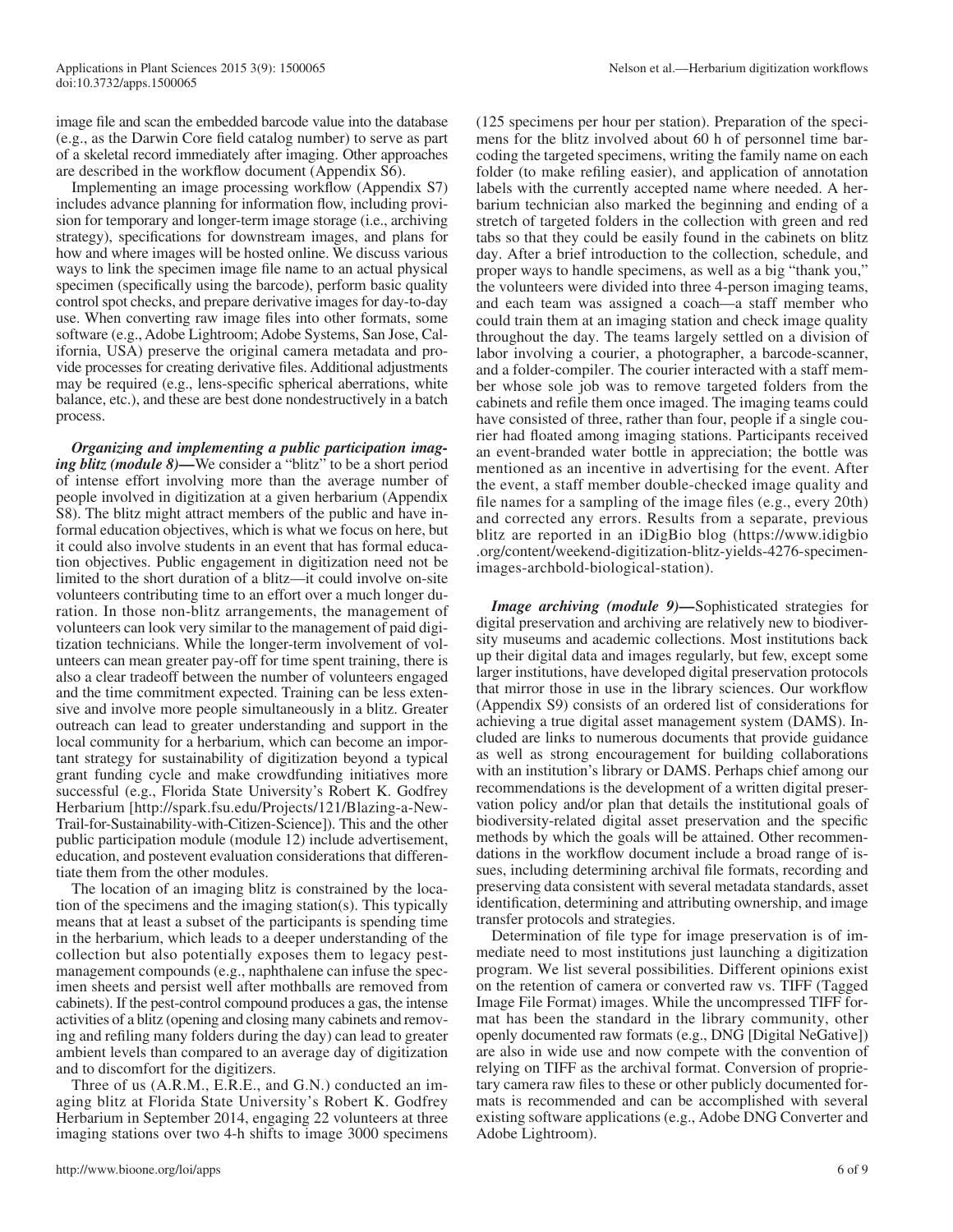**Selecting a database (module 10)—Database selection typi**cally depends on an institution's size, digitization goals, data sharing policies, financial resources, and available on-site IT infrastructure and support. This module is chiefly an unordered list of considerations for selecting an appropriate database for a given situation ([Appendix S10\)](http://www.bioone.org/doi/suppl/10.3732/apps.1500065/suppl_file/apps.1500065_s10.docx). We address a variety of options, with a major focus on NSF-funded open access systems that can be freely downloaded or accessed online, such as Specify (http://specifyx.specifysoftware.org/) and Symbiota (Gries et al., 2014; http://symbiota.org/docs/). Symbiota provides the backbone for several existing herbarium digitization networks ( http:// swbiodiversity.org/portal/index.php, http://nansh.org/portal/, http://sernecportal.org/portal/, http://bryophyteportal.org/portal/, http://lichenportal.org/portal/, http://portal.neherbaria.org, http:// macroalgae.org/portal/, http://mycoportal.org/portal/, http:// greatlakesinvasives.org/portal/index.php) and has proven especially relevant to small herbaria. Specify is a complete collections management system in use with approximately 100 plant-related collections (Theresa Miller, University of Kansas, personal communication, 2015), with support for accessioning, loan management, storage tree definitions, and other collections management tasks.

 Lack of IT infrastructure and technical support is a major impediment to digitization for smaller, resource-challenged collections, as is preparing data for publication to the Web through data aggregators (e.g., iDigBio, GBIF). We include recommendations that mitigate these obstacles. For larger institutions with adequate IT support and the need for a sophisticated collections management system, we address other options within the workflow document.

*Data capture (module 11)—Data capture is ostensibly the* most important component of any herbarium digitization program. Accurately transcribing label data in sufficient detail to facilitate searching across several dimensions, especially in the absence of associated specimen images, is essential to discovery and research uses (e.g., Shanmughavel, 2007; Scoble and Bourgoin, 2010; Feeley and Silman, 2011; Schuh, 2012). Effective transcription of specimen labels to a permanent database is dependent on answers to several critical decisions to be made at the institutional level prior to launching a digitization program  $(Box 3)$ .

 Whether sensitive data will be redacted from published records is an institutional decision. There is, as of yet, no clear consensus across collection domains or within the herbarium community. Chapman and Grafton (2008) presented a set of best practices governing this issue, asserting that "Wherever possible, environmental information should be made available to all," cautioning that in cases where release might result in harm, the presumption remains in favor of release and that the need for restriction should be rigorously reviewed. Whether an institution chooses to redact locality data for sensitive species often depends on curator preference; land manager, landowner, or heritage program request; and concern for the conservation of endangered species. We have not addressed this issue in the workflows ([Appendix S11\)](http://www.bioone.org/doi/suppl/10.3732/apps.1500065/suppl_file/apps.1500065_s11.docx), instead leaving it as an institutional decision.

*Organizing and implementing a public participation transcription blitz (module 12)—An on-site transcription blitz can* look very much like an imaging blitz when the specimens are the source of the information being transcribed, or it can be quite different, if the source of the information is a digital specimen image ([Appendix S12](http://www.bioone.org/doi/suppl/10.3732/apps.1500065/suppl_file/apps.1500065_s12.docx)). The latter relieves potential space constraints in the herbarium by opening up venues such as campus computer laboratories. Furthermore, when the images and platform for transcription are online (e.g., using one of the platforms reviewed by Ellwood et al., 2015), software requirements are limited to now-ubiquitous Web browsers. Use of an online platform (e.g., Notes from Nature; Hill et al., 2012) can, of course, open up new, Internet-scale public engagement possibilities largely unconstrained by the space available on-site and the timing of a workweek. We do not provide a module for decentralized digitization activities of this type but instead focus on activities for an on-site transcription blitz that could make use

BOX 3. Critical decisions to be made at the institutional level prior to launching a digitization program.

- Will data be captured from physical specimens or images of specimens?
- Will populated database records include all data recorded on the label or an abbreviated set of label data (often called skeletal records; Tulig, 2014; Rabeler, 2015)?
- Will data be entered directly into the permanent database or into an intermediate transitory format for later uploading (e.g., spreadsheet; Neefus, 2014)?
- Will sensitive data be redacted (Chapman and Grafton, 2008)?
- Will georeferencing and other enrichment data be recorded concurrently with label data, in batch through processes integrated into the permanent or transitory database, or as a separate activity (Chapman and Wieczorek, 2006)?
- Do clear instructions exist for handling entry of duplicate specimens? Can entry of the repeated information be made more efficient for duplicates held within an institution or between institutions using the same specimen data management system (e.g., Symbiota)?

Will optical character recognition (OCR) or voice recognition be used (Haston et al., 2012; Butts, 2013; Neefus, 2014)? Will verification history or other annotation data be recorded?

Are quality assurance and verification protocols in place to enhance accuracy (Chapman, 2005)?

Are data entry technicians adequately selected and trained, and do they have at their disposal a detailed written protocol to guide decisions about how data should be parsed and entered?

Are procedures in place to route damaged specimens for conservation (see Department of the Interior, 2009 )? Are procedures in place for handling misfiled specimens?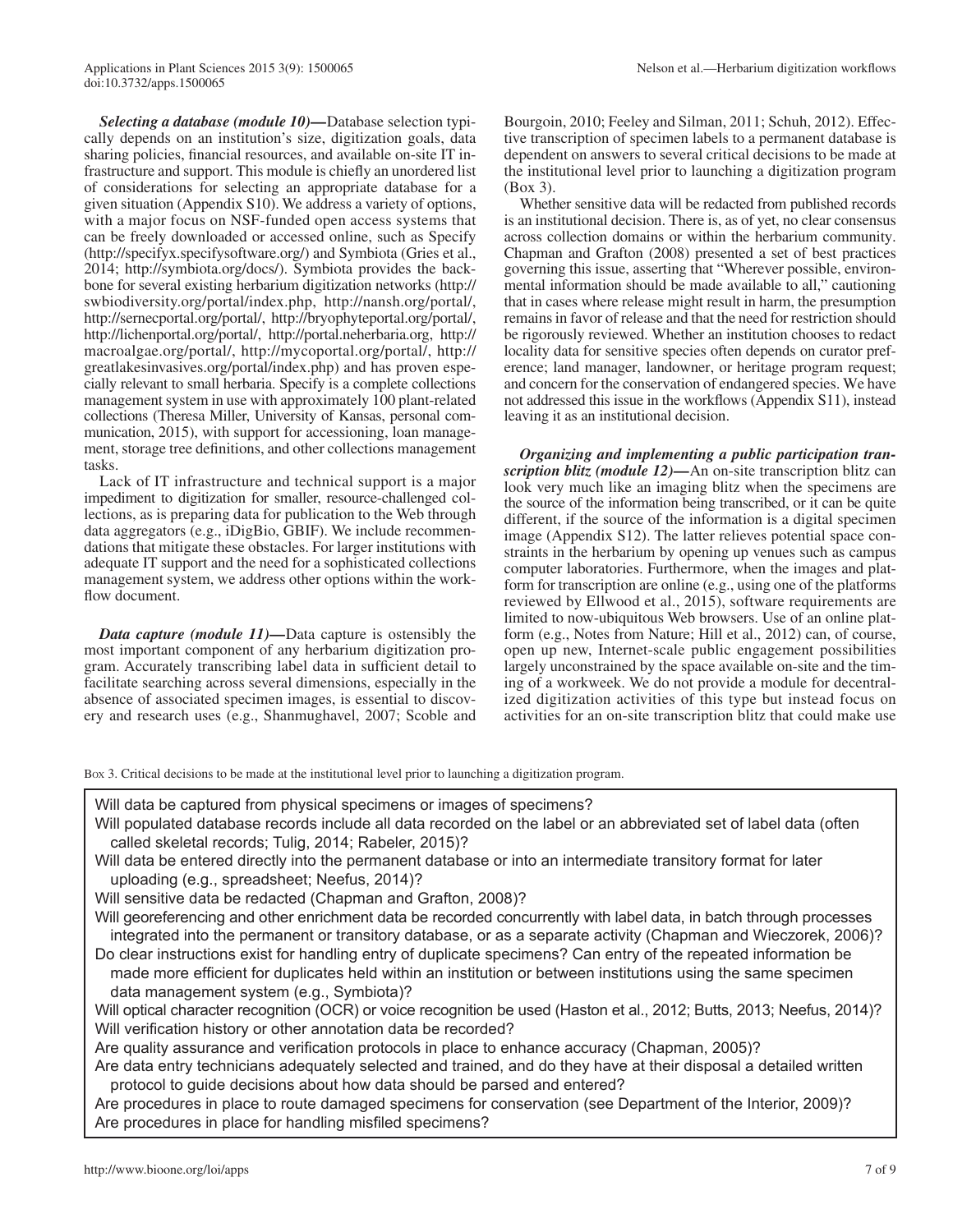of online platforms while gaining the benefits of education and outreach to the herbarium's local community. There are many parallels between an on-site blitz involving transcription with online tools and blitzes involving the other two core areas of online digitization discussed by Ellwood et al. (2015) —georeferencing specimen collection localities and annotating specimen images—and this workflow should largely be transferrable to those other activities. The potential monotony of transcriptions at a computer monitor can be ameliorated by adding games to the event that do not distract from the specimens, but instead require closer attention to them. For example, two of us (A.R.M. and E.R.E.) developed a set of game cards (e.g., bingo with common habitat terms) that can be used at an event with small prizes. The use of these games is described in a recent blog post about the March 2015 transcription blitz held simultaneously at Florida State University and Valdosta State University.

*Georeferencing (module 13)—The vast majority of herbar*ium specimens have some form of locality information incorporated into the specimen label. These data typically consist of country, state, county, and a written locale description. These descriptions provide critical information for pinpointing the collection site but cannot be readily incorporated into most digital maps or analyses. Georeferencing consists of transforming descriptive locality information into numerical coordinates with associated extent, geospatial datum, and uncertainty measures (Chapman and Wieczorek, 2006). These numerical coordinates increase the ease of digitally referencing and relocating the specimen locality, which permits a wide array of biodiversity and geographical analyses (range distributions, species distribution modeling, etc.).

 Due to the variety, breadth, and age of locality information that may be present on a specimen label, georeferencing is far from a simple task. Before embarking on an effort to georeference your collection, we highly recommend that you and your digitizing staff review the various training materials that are available online or participate in a georeferencing training workshop (See http://georeferencing.org/online-training-resources.html; http:// georeferencing.org/index.html ). Due to the vagaries and imprecision inherent in locality descriptions, the georeferenced point assigned to a locality is often only a rough approximation of a physical collecting site's geographical location. Hence, describing the method used during the georeferencing process and the estimated precision of the derived point are essential.

We have outlined a basic protocol for efficiently georeferencing a specimen database en masse after digitization of the specimen labels ([Appendix S13\)](http://www.bioone.org/doi/suppl/10.3732/apps.1500065/suppl_file/apps.1500065_s13.docx). The precise georeferencing protocol employed by an institution should be customized to that institution's collections depending on resources and data. Even in ideal situations, georeferencing a single locality can take minutes, making georeferencing a complete collection a formidable task, especially when investing the time to visually ensure accuracy.

*Proactive digitization (module 14)—We refer to proactive digi*tization as the act of moving digitization activities upstream in the collecting process to eliminate the creation of new legacy data and to encourage the submission of digitized data concurrent with the deposition of physical specimens [\(Appendix S14\)](http://www.bioone.org/doi/suppl/10.3732/apps.1500065/suppl_file/apps.1500065_s14.docx). In most cases where proactive digitization is employed, researchers and collectors use preformatted spreadsheets (Karim et al., unpublished) and electronic devices (tablets, smartphones, data loggers such as those by Trimble [Sunnyvale, California, USA], etc.) to record

data while in the field. Strides have been made in capturing and downloading geographic coordinates directly from Global Positioning Systems for immediate transfer to a database, reducing the likelihood of transcription errors that incorrectly report the geographic position of collecting localities. As field-based use of existing and emerging electronic technology becomes more common, similar processes will become commonplace for other types of collections data. Procedures being developed for the Field Information Management System at the Smithsonian Institution (Gamble and Whitacre, 2014) and Museum of Comparative Zoology at Harvard (A. Williston, Harvard University, personal communication) exemplify this trend.

*Conclusions***—** Efficient workflows provide the foundation for successful digitization of biodiversity collections and foster the mobilization of increased quantities of specimen data for scientific research, natural resource management, education, and policy-making. The 14 workflow modules detailed here include substantial revision to the original six modules (iDigBio, 2012) and the addition of eight new modules. We believe these refinements and additions will further increase the availability of digitized data and enhance the opportunities for specimen-based botanical research. Nevertheless, we recognize that implementation of these workflows will lead to further refinement and expansion. Although some of the workflows presented here (e.g., pre-digitization curation, imaging, image processing, and data capture) represent relatively mature protocols based on extensive experience, others, especially image archiving, proactive digitization, and organizing and executing public participation blitzes, are ripe for testing and enhancement.

 This is but one source of important resources for digitizing, or soon-to-be digitizing, herbaria. Several professional organizations serve as forums for discussion about digitization and produce resources for the digitizing community, including the Society for the Preservation of Natural History Collections, Biodiversity Information Standards, Society of Herbarium Curators, and Small Collections Network. Herbaria should also consider participating in relevant training programs sponsored by, e.g., iDigBio, Data Carpentry, and relevant software tools.

 While we strongly encourage institutions in the process of customizing workflows to keep in mind fitness of use of their data products for common research applications (e.g., species distribution modeling), we recognize that greater availability of the data online could drive exciting, novel research uses that are difficult to anticipate. New integrations of diverse data, including specimen locality data, phenology, phylogeny, genetic variation, tissue isotope ratios, metagenomic sequences, microbial function, plant functional traits, environmental data, climate models, etc., could fuel new waves of specimen data sampling requiring new modules and changes to institutional strategies. New scientific innovations requiring the widespread creation of less common or yet-to-be-imagined derivative data from specimens reinforce the importance of the co-curation of the physical specimens along with the digital data.

#### LITERATURE CITED

- BARKWORTH, M. E., AND Z. E. MURRELL. 2012. The US Virtual Herbarium: Working with individual herbaria to build a national resource. *ZooKeys* 209: 55-73.
- BEACH, J., S. BLUM, M. DONOGHUE, L. FORD, R. GURALNICK, M. MARES, B. THIERS, ET AL. 2010. A strategic plan for establishing a network